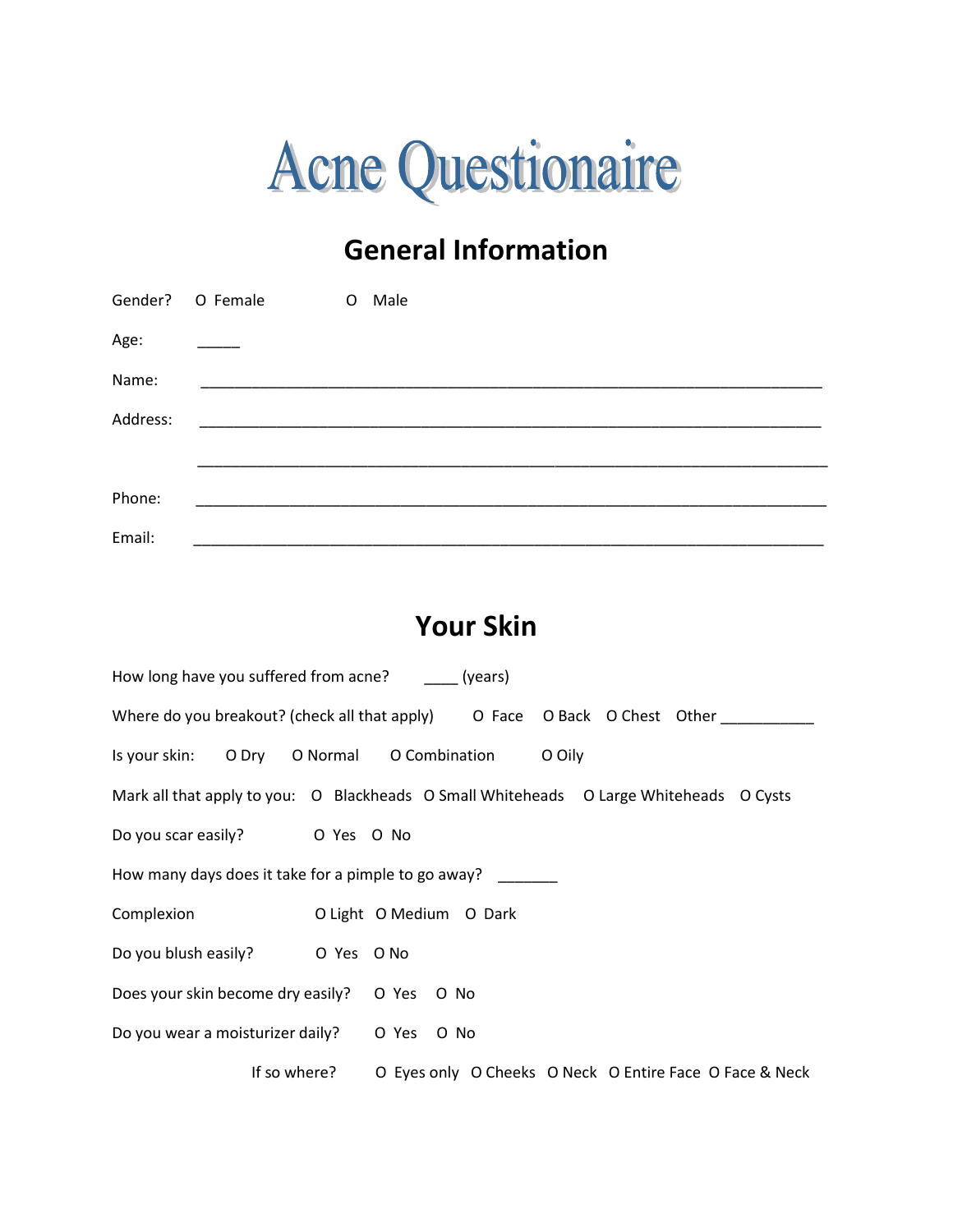## **Your Lifestyle**

| How many hours do you spend each day in the sun?                       | Summer: Winter:             |
|------------------------------------------------------------------------|-----------------------------|
| Do you wear sunscreen? O Yes O No. If so how often: SPF:               |                             |
| What type of sunscreen? O Physical O Chemical                          |                             |
| If you smoke, how many cigarettes do you smoke per day?                |                             |
| How many hours do you sleep each night?                                |                             |
| How many glasses do you drink each day of:                             | Water caffeinated Alcoholic |
| Chronic Constipation? O Yes O No (Less than 3 bowl movements per week) |                             |
| Are you a student? O Yes O No                                          |                             |

## **Your Acne Treatment History**

\_\_\_\_\_\_\_\_\_\_\_\_\_\_\_\_\_\_\_\_\_\_\_\_\_\_\_\_\_\_\_\_\_\_\_\_\_\_\_\_\_\_\_\_\_\_\_\_\_\_\_\_\_\_\_\_\_\_\_\_\_\_\_\_\_\_\_\_\_\_\_\_\_\_\_\_\_\_\_\_\_\_\_\_\_

Have you ever use any of these products and are you **sensitive or allergic** to them:

| O Retin-A                                    | O Sensitive or allergic |  |
|----------------------------------------------|-------------------------|--|
| O Salicyclic Acid                            | O Sensitive or allergic |  |
| O Glycolic Acid/AHA's                        | O Sensitive or allergic |  |
| O Benzoyl Peroxide                           | O Sensitive or allergic |  |
| O Sunscreen                                  | O Sensitive or allergic |  |
| O Aloe Vera                                  | O Sensitive or allergic |  |
| O Egg-white                                  | O sensitive or allergic |  |
| O Acutance/or Oral Medication                |                         |  |
| Where do you breakout?                       |                         |  |
| What have you try in the past for your acne? |                         |  |